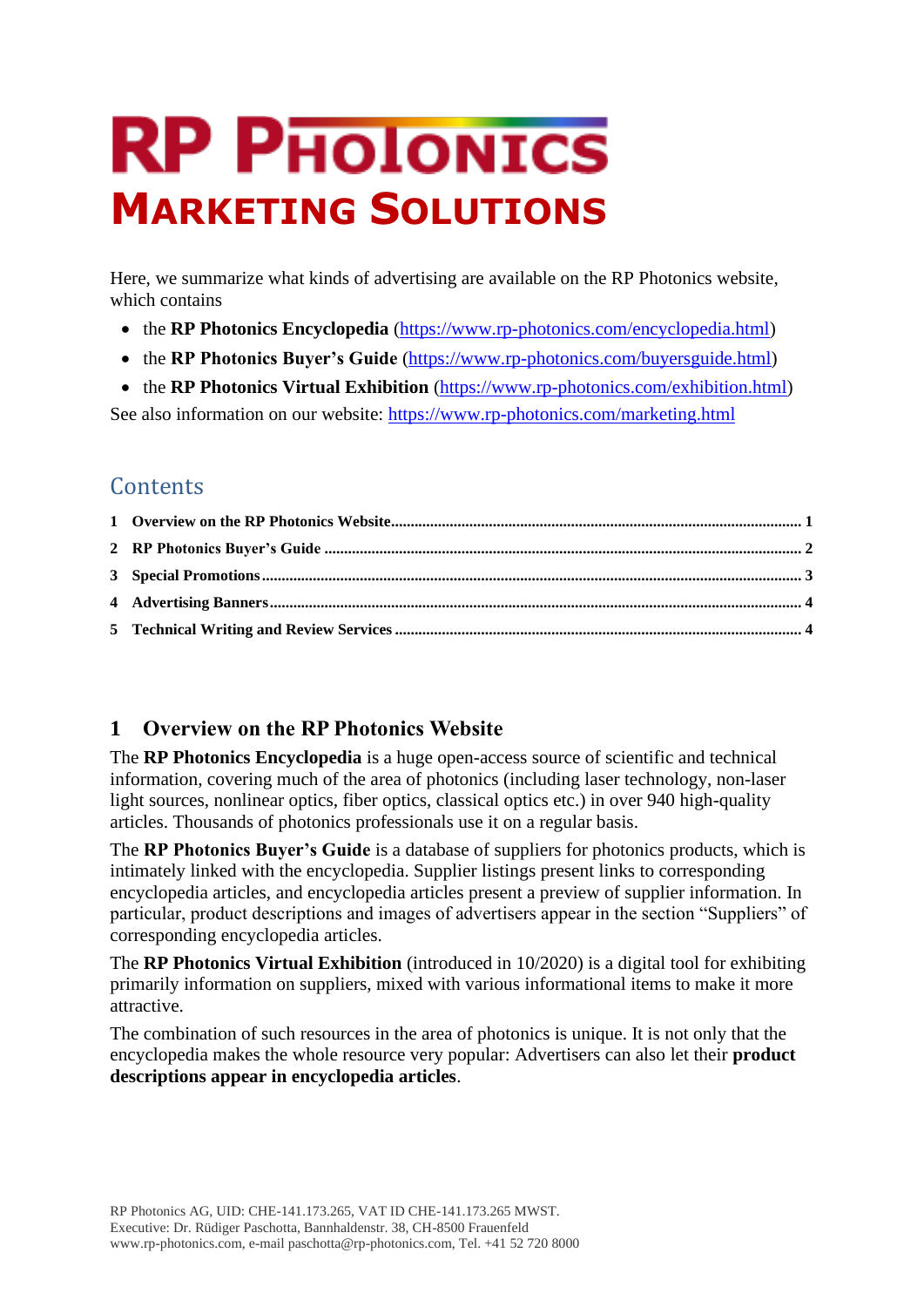## <span id="page-1-0"></span>**2 RP Photonics Buyer's Guide**

Free basic entries are available, but they contain only a basic company profile and listings. Huge improvements are available simply by purchasing an **advertising package**:

| <b>Company profile</b>   | It contains your <b>company logo</b> (up to $300 \times 250$ px), a <b>slogan</b><br>and a company description. The description can be several<br>sentences long and can contain links to specific pages on your<br>website.                                                                                           |
|--------------------------|------------------------------------------------------------------------------------------------------------------------------------------------------------------------------------------------------------------------------------------------------------------------------------------------------------------------|
|                          | We can display a large <b>image</b> (e.g. $1200 \times 800$ px) – for<br>example, a photograph of your main building, of a great<br>exhibition booth, a collection of products,                                                                                                                                        |
|                          | You can display short (one-sentence) company news, product<br>news and show a company video.                                                                                                                                                                                                                           |
|                          | • You can also have links to your social media pages (Facebook,<br>LinkedIn, Twitter, YouTube) and quality certificates (e.g. ISO<br>9001) displayed.                                                                                                                                                                  |
|                          | You can list your <b>distributors</b> , or as a distributor you can list the<br>companies you represent.                                                                                                                                                                                                               |
|                          | We will announce your participation in upcoming <b>exhibitions</b> , if<br>you tell us about them.                                                                                                                                                                                                                     |
|                          | You also get far more visibility in the list of all suppliers.                                                                                                                                                                                                                                                         |
| Display of your          | You can display an unlimited number of products.                                                                                                                                                                                                                                                                       |
| products                 | Each product is displayed with much improved visibility: with<br>your company logo, slogan, product description (which can<br>contain multiple HTML links to your web pages) and a <b>product</b><br><b>image</b> (up to $250 \times 250$ px), plus various extras (upcoming<br>exhibitions, social media links etc.). |
|                          | Note: The display of product descriptions and images helps users<br>a lot for deciding which supplier websites to visit!                                                                                                                                                                                               |
|                          | Your product information appears (a) on your company profile,<br>(b) on the page listing suppliers for that product, and (c) even in<br>the related encyclopedia article, if there is one for that kind of<br>product.                                                                                                 |
|                          | On the supplier listing pages, products of suppliers with ad<br>package additionally appear in a separate table above the table<br>with all suppliers (in random order).                                                                                                                                               |
|                          | You are listed as an <b>alternative supplier</b> on the profile pages of<br>other companies which offer such products without having an ad<br>package! At the same, the display of alternative suppliers on<br>your own profile page is suppressed.                                                                    |
| <b>Special promotion</b> | One special promotion (see section 3) for one of the registered<br>products is included.                                                                                                                                                                                                                               |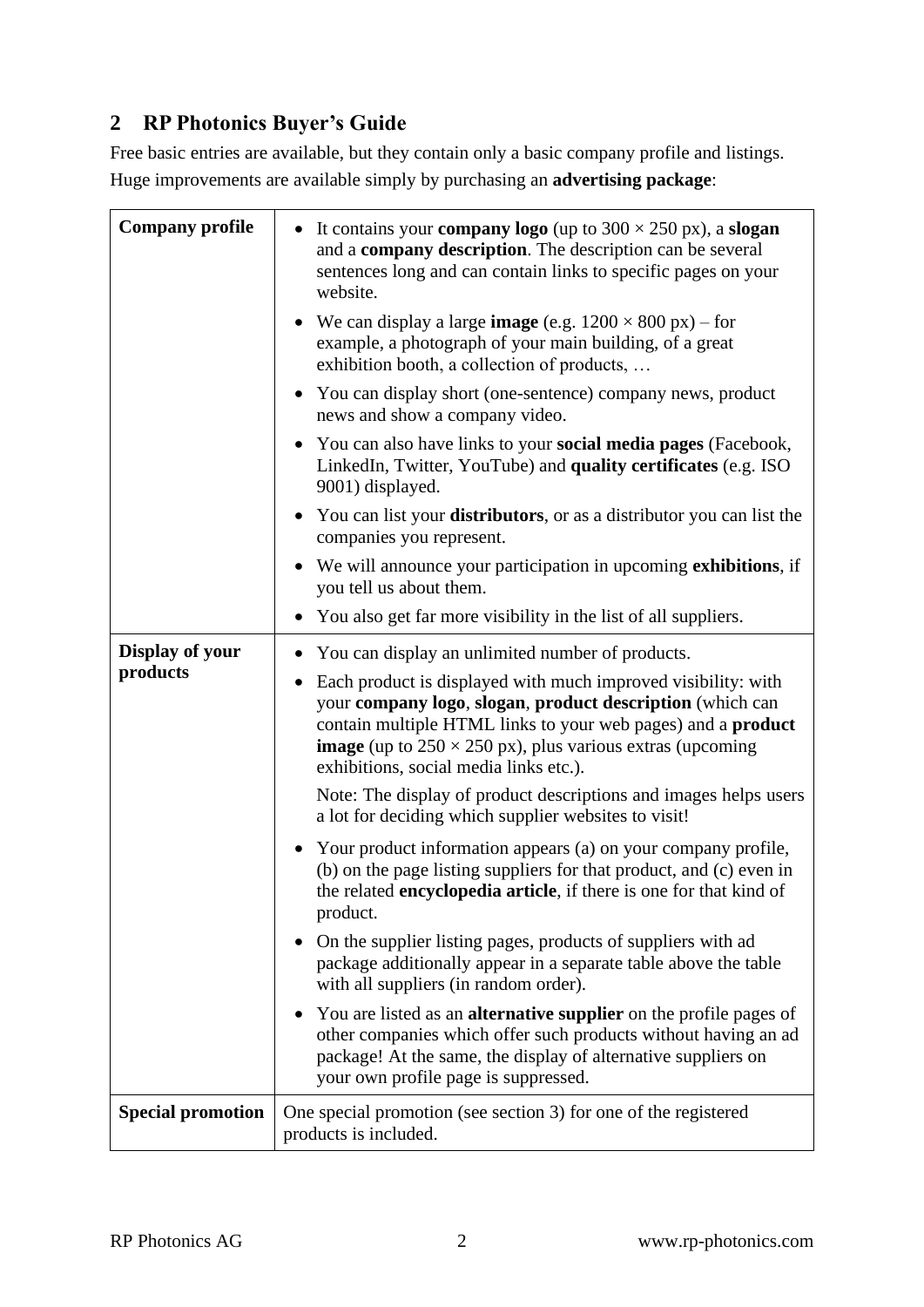| <b>Company news</b>          | You can occasionally publish longer company news items (e.g. a<br>press release, announcement of a new product line, a new<br>partnership, a rebranding etc.) on our company news page<br>(https://www.rp-photonics.com/company_news.html).                                                                                                                                                                                                                                                                                                                                                                |
|------------------------------|------------------------------------------------------------------------------------------------------------------------------------------------------------------------------------------------------------------------------------------------------------------------------------------------------------------------------------------------------------------------------------------------------------------------------------------------------------------------------------------------------------------------------------------------------------------------------------------------------------|
| <b>Advertising</b><br>banner | Included in the ad package is one <b>skyscraper banner</b> (see section 4).<br>Whenever a page of the buyer's guide or the encyclopedia is called,<br>the web server randomly selects one of the banners. For the buyer's<br>guide pages, the total display probability of those banners is limited<br>to 50%, and the display probability for each banner is limited to 5%.<br>For the encyclopedia pages, the total display probability of the<br>banners is limited to 10%, and the display probability for each banner<br>is limited to 1%.<br>Banner dimensions: width: 234 px, height 500 to 600 px. |
|                              | HTML link connected to the banner: URL can be freely determined<br>by the advertiser.<br>Help for assembling the banners from your inputs are included in the<br>price.                                                                                                                                                                                                                                                                                                                                                                                                                                    |
| <b>Web statistics</b>        | We provide substantial statistical data for your advertisements<br>through a password-protected website link. The data are regularly<br>updated at the beginning of each month. The data include traffic by<br>pages and traffic by months.                                                                                                                                                                                                                                                                                                                                                                |

#### **Cost per year:**

- basic price:  $2400 \text{ } \in (2500 \text{ CHF}, 2750 \text{ USD})$
- add  $75 \in (80 \text{ CHF}, 90 \text{ USD})$  for each further product up to 50
- add  $50 \text{ } \in (50 \text{ EUR}, 60 \text{ USD})$  for each further product beyond  $50$

Examples:

- 3900  $\in$  (4100 CHF, 4550 USD) for 20 products
- 6150  $\epsilon$  (6500 CHF, 7250 USD) for 50 products
- 8650  $\in$  (9000 CHF, 10,250 USD) for 100 products

We also offer a trial for 6 months, costing just half the amount of one year.

## <span id="page-2-0"></span>**3 Special Promotions**

We offer special promotions for white papers, application notes, videos and the like. These are **highly targeted**: each promotion is displayed only in a **specific encyclopedia article** on a related topic.

For example, if you have a white paper on optical frequency combs, or if you organize a conference on that specific topic, we can place that promotion in our [encyclopedia article on](https://www.rp-photonics.com/frequency_combs.html)  [frequency combs.](https://www.rp-photonics.com/frequency_combs.html) A preview is displayed, and the corresponding link allows the download of the corresponding document. The document can be hosted on our server or anywhere else.

One such promotion is included in our ad package (see section [2\)](#page-1-0). For further promotions, or for promotions without having an ad package, please contact us, and we will make an offer. Such promotions are also displayed on the company profile.